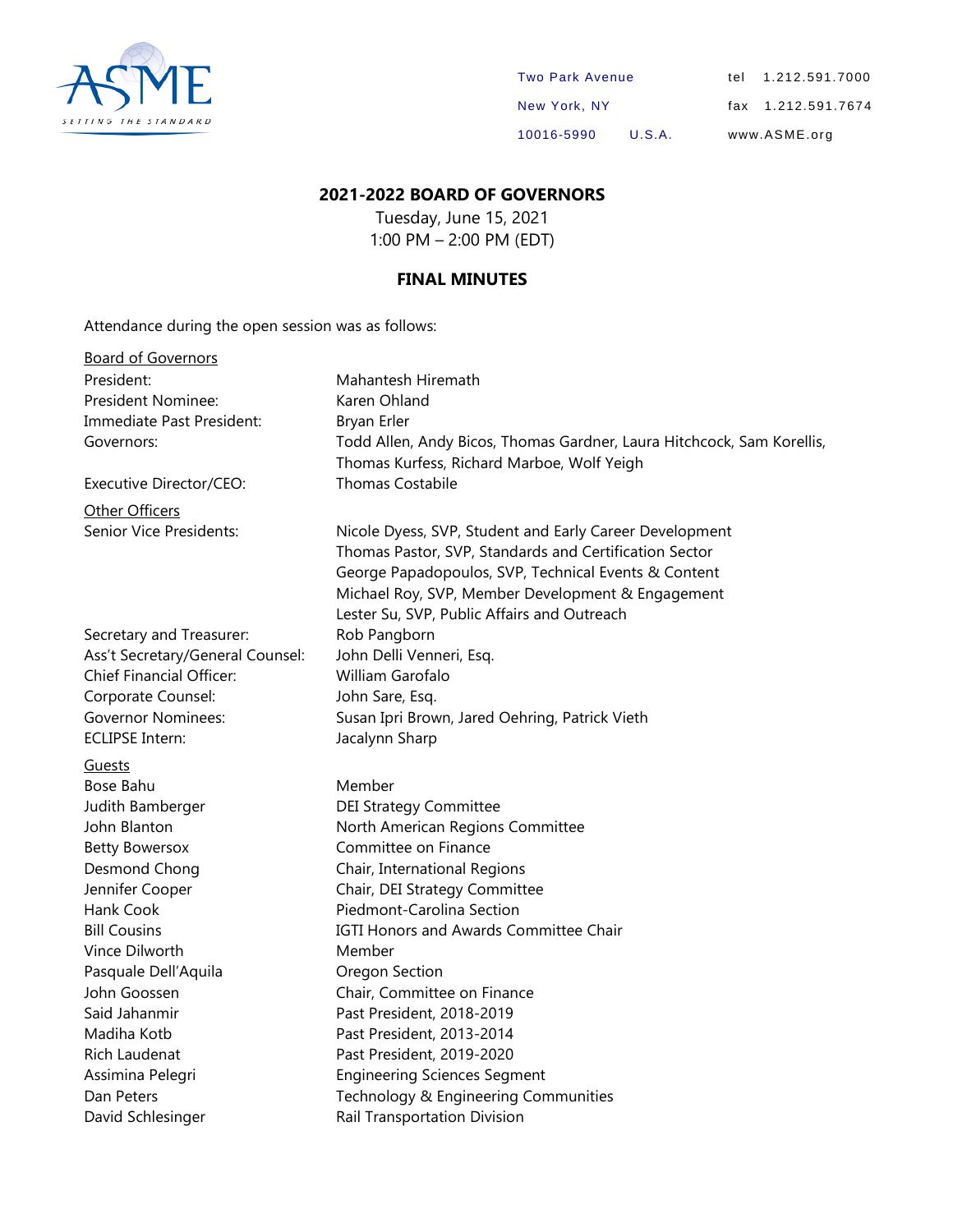2021-2022 Board of Governors Meeting Minutes June 15, 2021 Page 2 of 5

Vineet Vashi Member Scott Wertel **Member** Member

Staff

Tom Meehan **Controller**, Finance

Terry Shoup **Past President, 2006-2007** Bob Sims **Past President, 2014-2015** Scott Stallard Chair, Industry Advisory Board Andre Teixera Student Relations Chair, Power Division Executive Committee Callie Tourigny Chair, Volunteer Orientation and Leadership Training Academy Stephen Vasconi South Texas Section William Weiblen Past President, 2001-2002 Charla Wise **Past President, 2017-2018** Sam Zamrik Past President, 2007-2008 Warren Adams **Director**, Sales & Customer Care Keli Bell-Cole **Manager, Events Management** RuthAnn Bigley **Manager**, Governance Programs Keith Bloesch **Managing Director, Project Management & Reporting** Susie Cabanas **Manager, Global Alliances and Board Operations** Peter Cestaro Managing Director, Benefits Martin Collinson Managing Director, Sales Philip DiVietro Managing Director, Publishing Gerald Eisenberg **Managing Director, Standards & Engineering** Estevan Enriquez Global Strategy Analyst Timothy Graves **Managing Dir., Technical Events & Content** Bill Harris **Bill Harris Director, Facilities & Operations** Laura Herrera **Manager**, TEC Operations Michael Johnson Chief Strategy Officer Paul Lang Sr. Director, Accreditation & Initiatives Camille Lenge **Managing Director, Human Resources** Kathleen Lobb Managing Director, Philanthropy & ED for ASME Foundation Andrew Palkewick **Assistant Controller, Finance** Steve Papaganeres Managing Director, Financial Reporting Jeff Patterson Chief Operating Officer Leila Persaud **Manager**, Honors and Fellows Allian Pratt **Managing Director, Global Alliances & Board Operations** Nachalie Rodriguez Executive Assistant, Executive Office Patti Jo Rosenthal Manager, K-12 Programs Karen Russo **National Executive Operations** Director, Executive Operations Serosh Shahid **Director, Student & Early Career Development** Brandy Smith Sr. Program Manager, STEM Programs Anand Sethupathy Managing Director, Strategy & Programs Luwisa Smart Coordinator, Constituent Engagement & Experience David Soukup Managing Director, Governance Angelique Vesey **Director, Technical & Engineering Communities** Kim Williams **Manager, Events Management**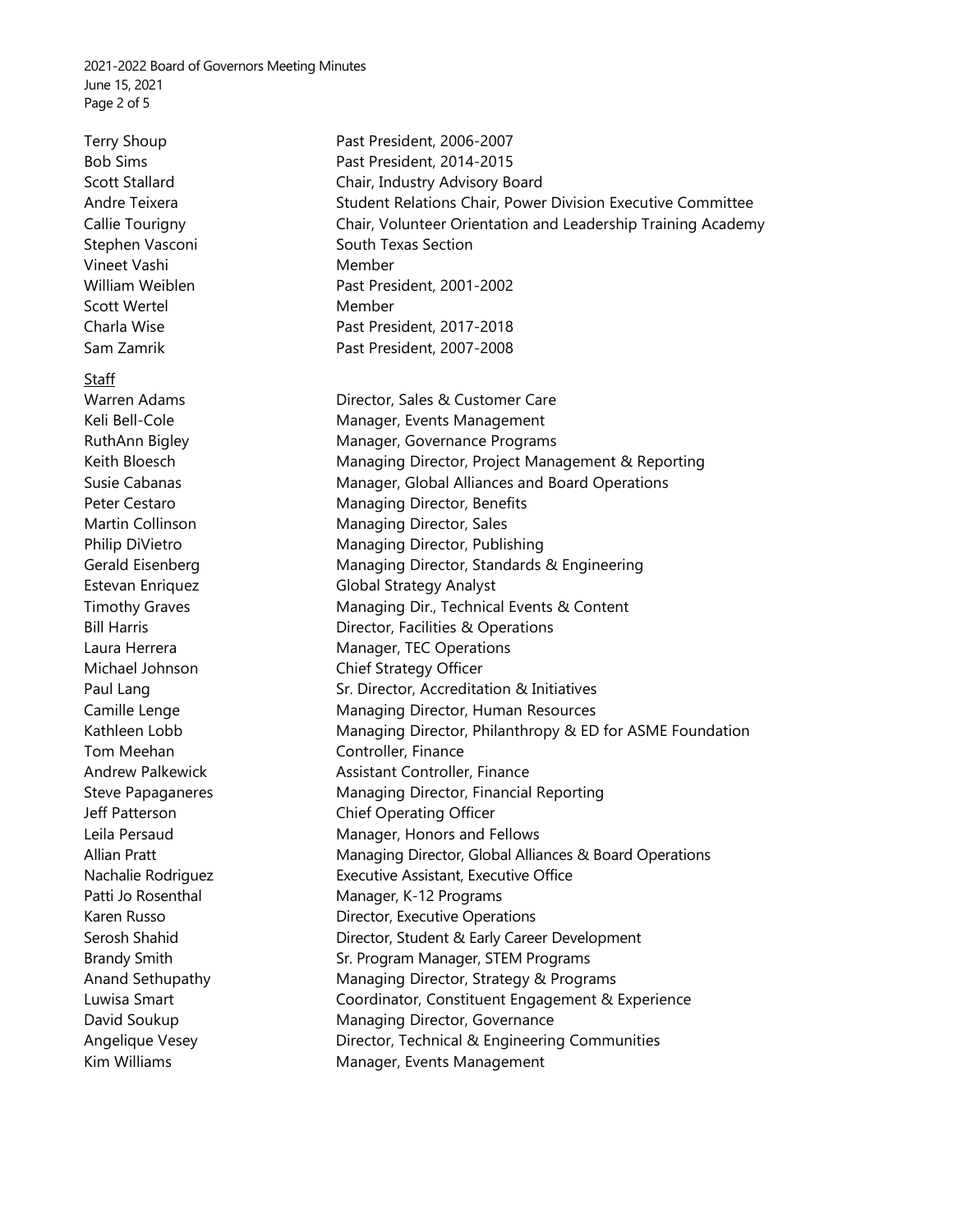#### **1. Opening of Meeting**

- 1.1 Call to Order: On June 15, 2021, a meeting of the 2021-2022 Board of Governors of the American Society of Mechanical Engineers was held using the Zoom communications application. A quorum was present, and the meeting was called to order by President Hiremath at 1:00 PM Eastern Daylight Time.
- 1.2 Adoption of the Agenda: Past President Erler made a motion to remove Item 2.3 from the agenda for further review by the Board and the Executive Committee. The motion was carried, and the Board voted to adopt the agenda as circulated on May 27, 2021, excluding Item 2.3.
- 1.3 President's Remarks: President Hiremath started with a quote. "Do not go to the grave and carry with you the best you have. Instead choose to die empty." He further stated: that all those on the Board come with an expiry date so if they have an idea, share it; if they have knowledge, give it; if they have a goal, achieve it. He proposed that the Board strive to empty all the goodness in them before they leave. He complimented the Board of Governors and Executive Director/CEO, Tom Costabile, for their past stewardship and teamwork. As chair of the Board of Governors, he feels privileged and humbled for the opportunity to lead such an elite team.

President Hiremath expressed that we are fortunate to have a trusted and capable partner in our Executive Director/CEO, Tom Costabile, who carries with him the voice of 360+ dedicated staff. Further, he observed that when it comes to diversity, equity, and inclusion, it is not just a slogan for ASME, but a way of life.

President Hiremath concluded by welcoming the new Board and the Governor nominees. He looks forward to learning from each one of them.

1.4 Executive Director/CEO's Remarks: Mr. Costabile thanked everyone for attending the 2021 Annual Meeting. He appreciates everyone's participation, enthusiasm, and patience with the virtual meetings. In 2022, there are plans for a hybrid meeting with in-person events. He welcomed the new Governors, ECLIPSE intern and Senior Vice Presidents.

Mr. Costabile believes that FY22 will be another year of transition, much more positive than last year, and is confident with ASME's strong two-year business plan. He explained that soon a new membership model will roll out. In addition, ASME will continue to emphasize diversity, equity, and inclusion across the entire organization. Finally, a new norm will be established by utilizing a hybrid virtual and in-person approach for meetings and conferences based on lessons learned over the past 16 months.

Consent Items for Action: No requests were received to remove any items from the Consent Agenda.

The Board voted to approve the items on the Consent Items for Action:

- 1.5.1 Presidential Appointments: Approval of Governors to serve as committee members and in liaison roles.
- 1.5.2 Membership Dues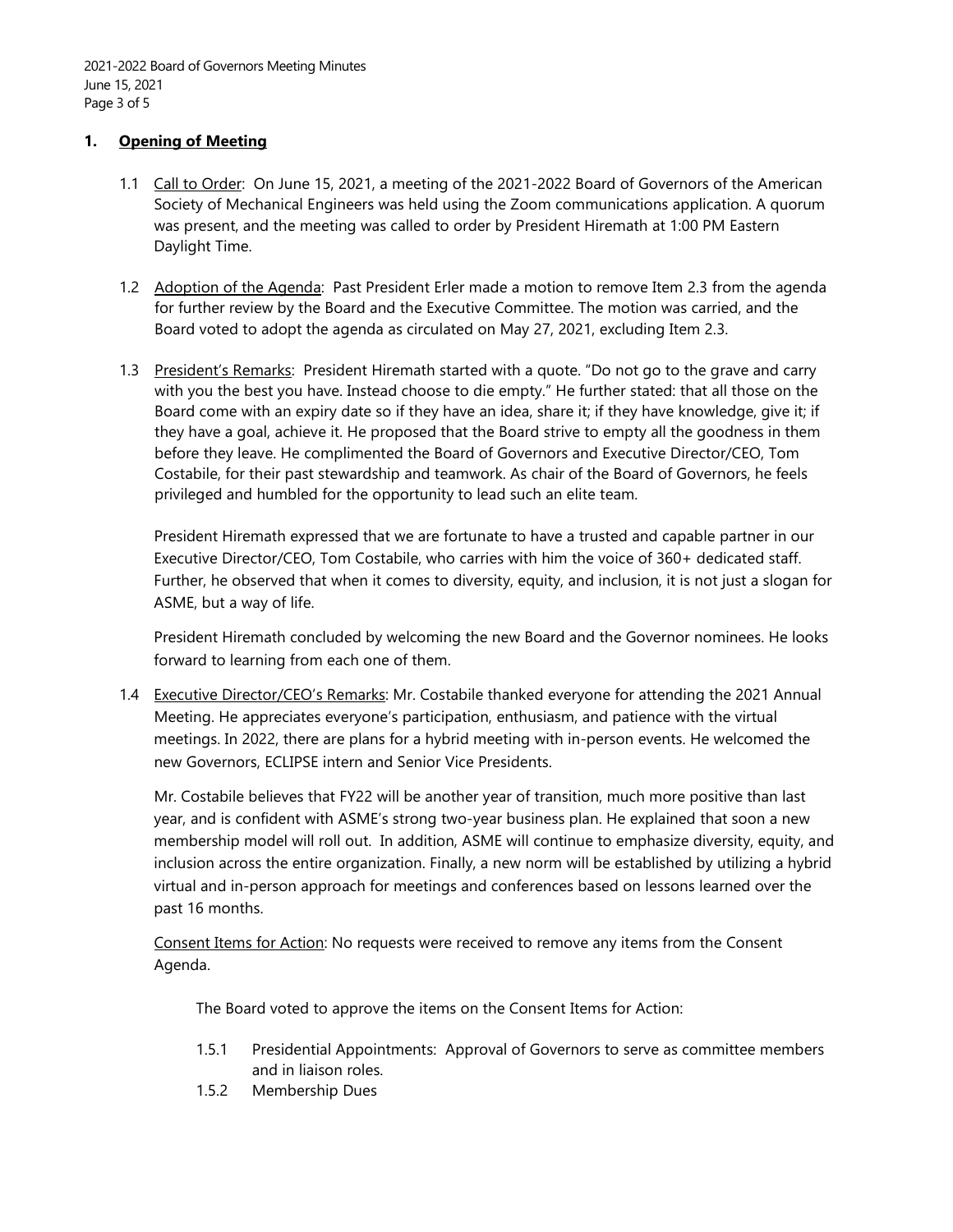#### **2. Open Session Agenda Items**

2.1 New President Nominee's Remarks: President-Nominee Karen Ohland looks forward to going far, together with the Immediate Past President, the new Board, Governor nominees, Tom Costabile, and the leadership team, to continue to move ahead guided by a long-term strategy. She thanked all who have mentored and supported her, including past presidents, Board members and ASME staff. She supports President Hiremath's vision, "die empty", and asks the Board to "give it all you've got" to work together to strengthen the culture of ASME, encouraging and empowering members and others to find in ASME their life long professional home where they can impact the world, contribute content, share ideas, and participate in communities. Ms. Ohland emphasized that one of ASME's biggest challenges and opportunities is the expansion of virtual meetings as we emerge from the pandemic and create world-class hybrid events.

#### 2.2 Governor-Nominees and ECLIPSE Intern Introductions:

Governor-Nominees Susan Ipri Brown, Jared Oehring and Patrick Vieth each expressed their gratitude for being elected to serve on the Board of Governors and their eagerness to work with the Board and staff.

ECLIPSE BOG Intern Jacalynn Sharp noted that she is very thankful to have been selected as the new Board of Governors intern. Having spent some time with the ASME intern staff in the past few months, it became apparent to her how important this position will be.

- 2.3 Senior Vice President Recommendations TEC removed from the agenda.
- 2.4 Board Planning Meeting: Michael Johnson gave a brief overview on the upcoming Planning Meeting that will be held virtually on July 12 and 13, 2021. The focus this year is strategy around the technologies and the notion of cross capabilities that ASME has as an organization. The emphasis will be on the strategy for implementation. Day 2 will include a guest speaker, Lindsey Pollak, who will discuss "Strategies to attract, retain and engage younger ASME members."
- **3. New Business:** No new business was discussed.

#### **4. Open Session Information Items**

4.1 Dates of Future Meetings

| <b>DATE</b>                        | <b>DAY</b>     | <b>TIME</b>          | <b>LOCATION</b>      |  |  |
|------------------------------------|----------------|----------------------|----------------------|--|--|
| July 12-13, 2021, Planning Meeting | Monday-Tuesday | 10:00 AM $-$ 4:00 PM | Zoom Conference Call |  |  |
| October 6, 2021                    | Wednesday      | 1:00 PM $-$ 4:00 PM  | Zoom Conference Call |  |  |

**5. Adjournment –** The meeting adjourned on Tuesday, June 15, 2021 at 1:47 pm.

Robert N. Tangborn

Robert N. Pangborn Secretary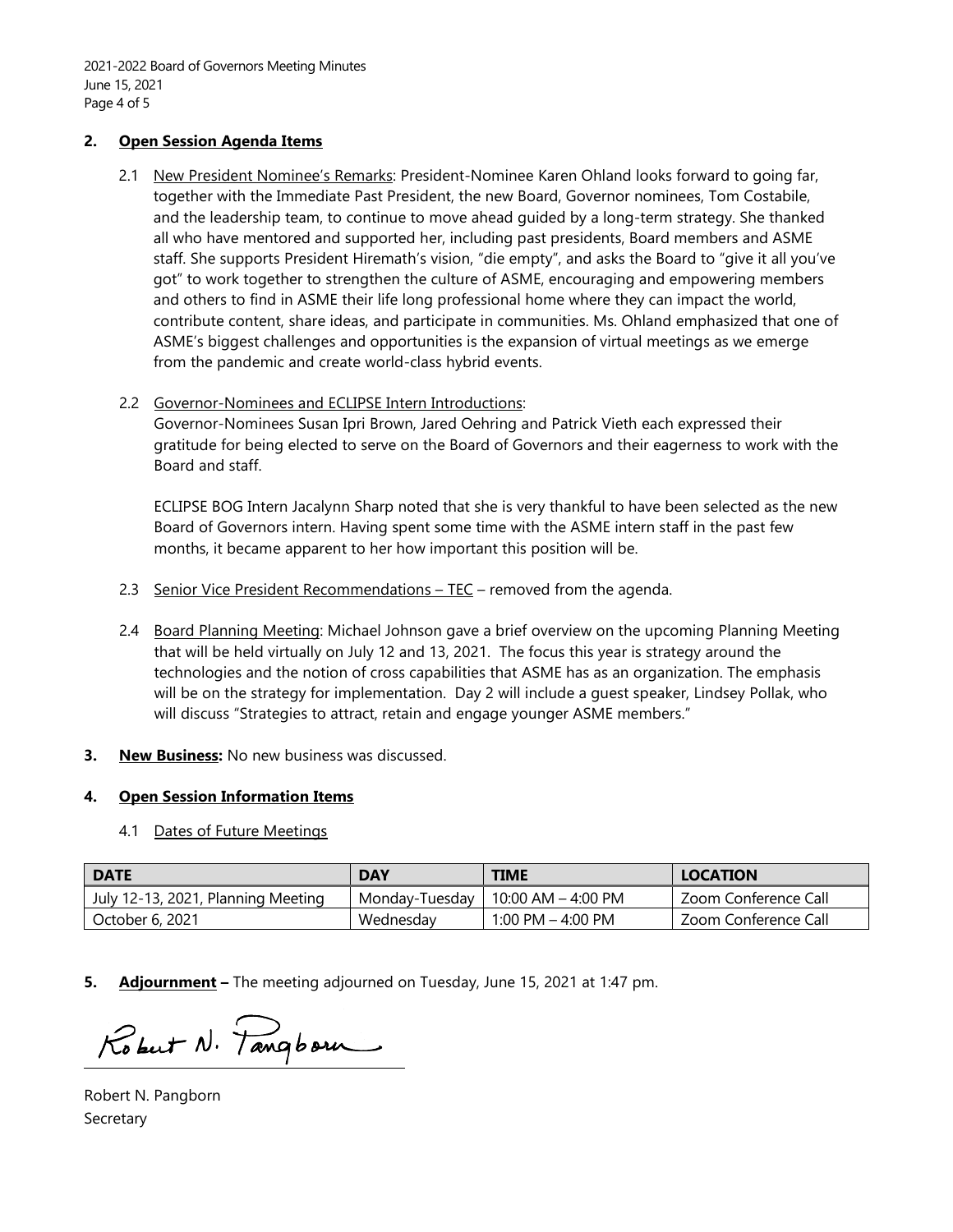2021-2022 Board of Governors Meeting Minutes June 15, 2021 Page 5 of 5

## **List of Appendices**

- 1.5.1 Presidential Appointments: Approval of Governors to serve as committee members and in liaison roles
- 1.5.2 2021-2022 Membership Dues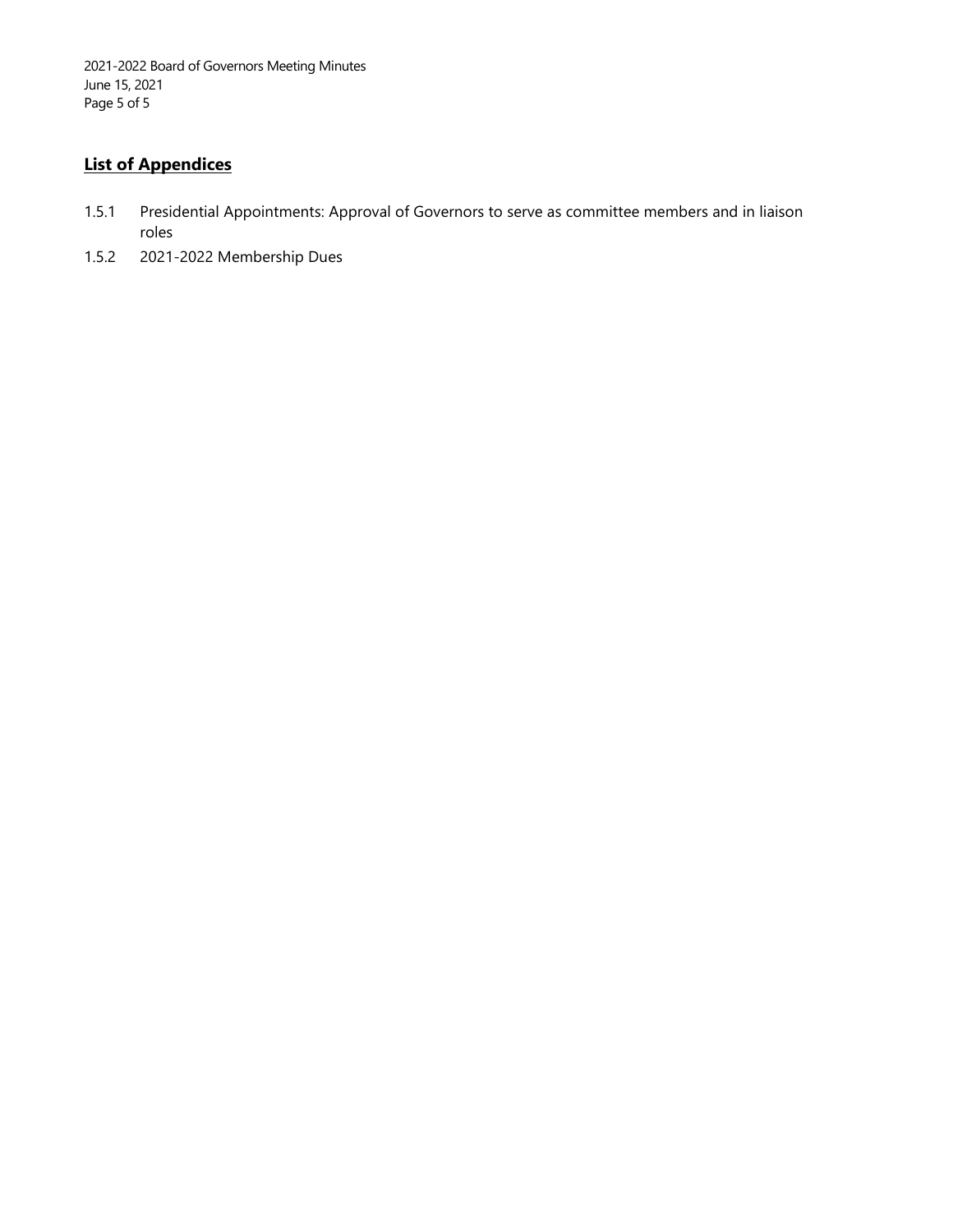

## **Board of Governors Agenda Item Cover Memo**

| Date Submitted:                    | May 24, 2021 |                                              |  |  |  |  |
|------------------------------------|--------------|----------------------------------------------|--|--|--|--|
| <b>BOG Meeting Date:</b>           |              | June 15, 2021                                |  |  |  |  |
| <b>Board of Governors</b><br>To:   |              |                                              |  |  |  |  |
| <b>Mahantesh Hiremath</b><br>From: |              |                                              |  |  |  |  |
| Presented by:                      |              | <b>Mahantesh Hiremath</b>                    |  |  |  |  |
|                                    |              | Agenda Title: FY22 Presidential Appointments |  |  |  |  |

Agenda Item Executive Summary:

The Appointment of Governors to serve as committee members and in liaison roles:

- Audit Committee: **Tommy Gardner** (3 years)
- EDESC: **Sam Korellis** (3 years)
- Committee on Finance Liaison: **Tom Kurfess** (1 year)
- Committee on Honors Liaison: **Paul Stevenson** (1 year)
- Committee on Organization and Rules Liaison: **Rick Marboe** (1 year)
- Diversity, Equity, and Inclusion Strategy Liaison: **Laura Hitchcock** (1 year)
- Industry Advisory Board Liaison: **Andy Bicos** (1 year)
- Volunteer Leadership Training (VOLT) Academy Liaison: **Rick Marboe** (1 year)
- Philanthropy Committee Liaison: **Wolf Yeigh** (1 year)
- Nominating Committee: **Todd Allen** (1 year)

Proposed motion for BOG Action: Approval of Governors to serve as committee members and in liaison roles for FY22.

Attachments: None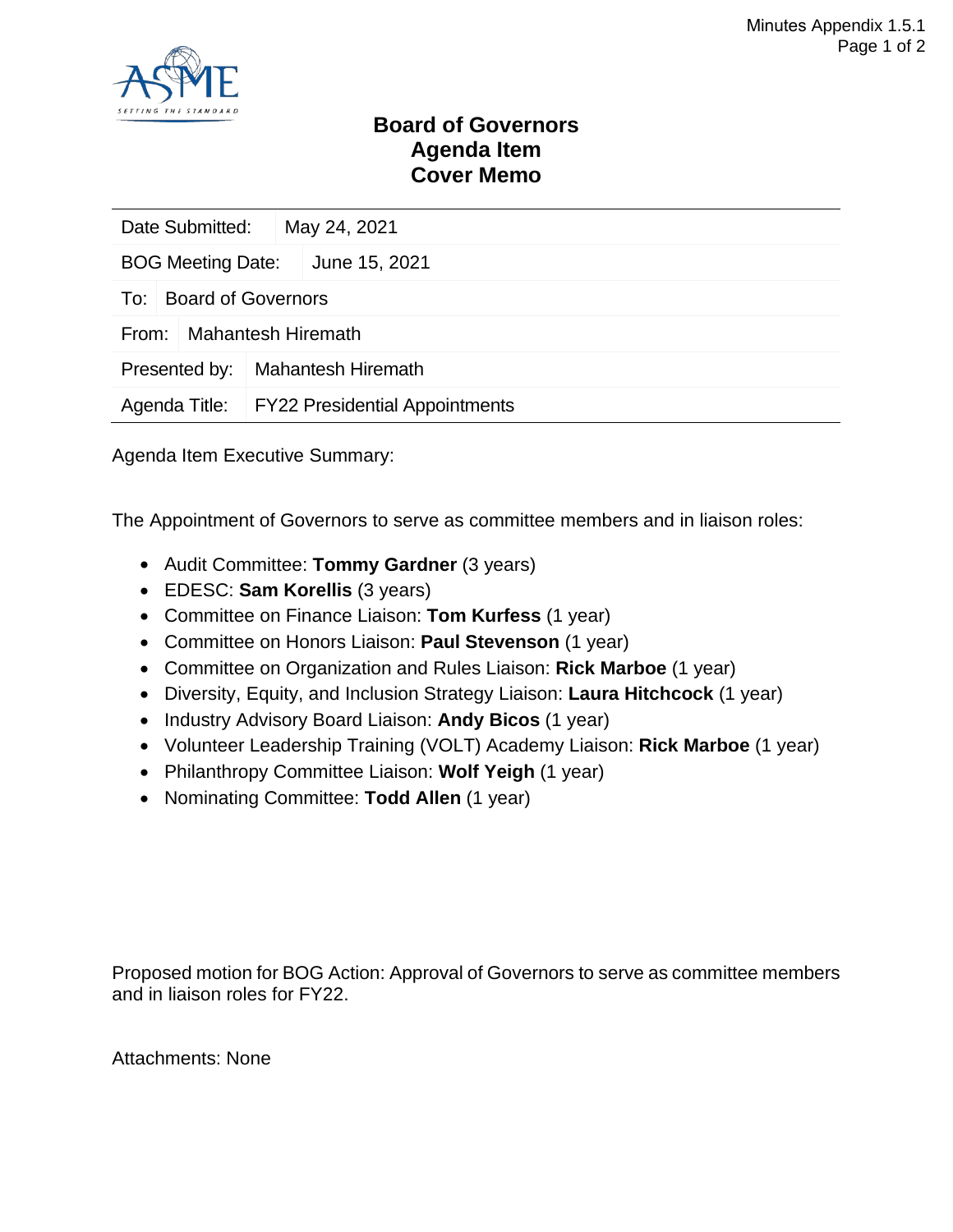| 2021-2022 Board of Governors                       |                          |                              |                                                                                  |                                                                  |                                                                     |                                                                                                               |                                                     |                                                                 |                                                                  |                                                                                                                              |                                                                                                                                 |                                                         |                                                                       |
|----------------------------------------------------|--------------------------|------------------------------|----------------------------------------------------------------------------------|------------------------------------------------------------------|---------------------------------------------------------------------|---------------------------------------------------------------------------------------------------------------|-----------------------------------------------------|-----------------------------------------------------------------|------------------------------------------------------------------|------------------------------------------------------------------------------------------------------------------------------|---------------------------------------------------------------------------------------------------------------------------------|---------------------------------------------------------|-----------------------------------------------------------------------|
| BOG Committees & Committees Reporting to the Board |                          |                              |                                                                                  |                                                                  |                                                                     |                                                                                                               |                                                     |                                                                 |                                                                  |                                                                                                                              |                                                                                                                                 |                                                         |                                                                       |
|                                                    |                          |                              | <b>Executive</b><br><b>Committee</b><br>(4 members +<br>ED/CEO)<br>3 Presidents, | <b>Audit</b><br><b>Committee</b><br>(3 members)<br>1 member from | <b>EDESC</b><br>(3 members)<br>3 Presidents.                        | <b>Committee on</b><br><b>Finance</b><br>(1 liaison)<br>Sec'y/Treasurer, plus 1 BOG liaison for 1 BOG liaison | <b>Committee on</b><br><b>Honors</b><br>(1 liaison) | <b>Committee on</b><br>Organization<br>and Rules<br>(1 liaison) | Philanthropy<br><b>Committee</b><br>(1 liaison)<br>1 BOG liaison | Diversity,<br><b>Equity &amp;</b><br><b>Inclusion</b><br><b>Strategy</b><br><b>Committee</b><br>(1 liaison)<br>1 BOG liaison | <b>Volunteer</b><br><b>Orientation &amp;</b><br>Leadership<br><b>Training</b><br>(1 liaison)<br>1 BOG liaison for 1 BOG liaison | <b>Industry</b><br><b>Advisory Board</b><br>(1 liaison) | <b>Nominating</b><br><b>Committee</b><br>(1 liaison)<br>1 BOG liaison |
|                                                    |                          | <b>Term</b><br><b>Ending</b> | plus 1 third-year each class of<br>Governor<br>serving a 1-year<br>term          | BOG; serving 3-<br>year terms                                    | plus 1 member<br>from each class<br>of BOG; serving<br>3-year terms | 1 BOG liaison for a 1-a 1-year term;<br>year term; typically a sometimes<br>new liaison each<br>year          | renewed each<br>year                                | for a 1-year<br>term;<br>sometimes<br>renewed each              | for a 1-year<br>term;<br>sometimes<br>renewed each               | for a 1-year<br>term;<br>sometimes<br>renewed each                                                                           | a 1-year term;<br>sometimes<br>renewed each<br>year                                                                             | for a 1-year<br>term;<br>sometimes<br>renewed each      | for a 1-year<br>term;<br>sometimes<br>renewed each                    |
| <b>Participant</b>                                 | <b>Role</b>              | June of                      |                                                                                  |                                                                  |                                                                     |                                                                                                               |                                                     | year                                                            | year                                                             | year                                                                                                                         |                                                                                                                                 | year                                                    | year                                                                  |
| <b>B.</b> Erler                                    | <b>Past President</b>    | 2022                         | B. Erler                                                                         |                                                                  | <b>B.</b> Erler                                                     |                                                                                                               |                                                     |                                                                 |                                                                  |                                                                                                                              |                                                                                                                                 |                                                         |                                                                       |
| M. Hiremath                                        | President                | 2023                         | M. Hiremath                                                                      |                                                                  | $\overline{M}$ . Hiremath                                           |                                                                                                               |                                                     |                                                                 |                                                                  |                                                                                                                              |                                                                                                                                 |                                                         |                                                                       |
| <b>President Elect</b>                             | <b>President Elect</b>   | 2024                         | Pres-elect                                                                       |                                                                  | Pres-elect                                                          |                                                                                                               |                                                     |                                                                 |                                                                  |                                                                                                                              |                                                                                                                                 |                                                         |                                                                       |
| Hitchcock                                          | <b>BOG</b>               | 2022                         | To be voted                                                                      | L. Hitchcock                                                     |                                                                     |                                                                                                               |                                                     |                                                                 |                                                                  | L. Hitchcock                                                                                                                 |                                                                                                                                 |                                                         |                                                                       |
| T. Allen                                           | <b>BOG</b>               | 2022                         | To be voted                                                                      |                                                                  | T. Allen                                                            |                                                                                                               |                                                     |                                                                 |                                                                  |                                                                                                                              |                                                                                                                                 |                                                         | T. Allen                                                              |
| . Kurfess                                          | <b>BOG</b>               | 2022                         | To be voted                                                                      |                                                                  |                                                                     | T. Kurfess                                                                                                    |                                                     |                                                                 |                                                                  |                                                                                                                              |                                                                                                                                 |                                                         |                                                                       |
| A. Bicos                                           | <b>BOG</b>               | 2023                         |                                                                                  |                                                                  | A. Bicos                                                            |                                                                                                               |                                                     |                                                                 |                                                                  |                                                                                                                              |                                                                                                                                 | A. Bicos                                                |                                                                       |
| R. Marboe                                          | <b>BOG</b>               | 2023                         |                                                                                  |                                                                  |                                                                     |                                                                                                               |                                                     | R. Marboe                                                       |                                                                  |                                                                                                                              | R. Marboe                                                                                                                       |                                                         |                                                                       |
| P. Stevenson                                       | <b>BOG</b>               | 2023                         |                                                                                  | P. Stevenson                                                     |                                                                     |                                                                                                               | P. Stevenson                                        |                                                                 |                                                                  |                                                                                                                              |                                                                                                                                 |                                                         |                                                                       |
| . Gardner                                          | <b>BOG</b>               | 2024                         |                                                                                  | T. Gardner                                                       |                                                                     |                                                                                                               |                                                     |                                                                 |                                                                  |                                                                                                                              |                                                                                                                                 |                                                         |                                                                       |
| S. Korellis                                        | <b>BOG</b>               | 2024                         |                                                                                  |                                                                  | S. Korellis                                                         |                                                                                                               |                                                     |                                                                 |                                                                  |                                                                                                                              |                                                                                                                                 |                                                         |                                                                       |
| W. Yeigh                                           | <b>BOG</b>               | 2024                         |                                                                                  |                                                                  |                                                                     |                                                                                                               |                                                     |                                                                 | W. Yeigh                                                         |                                                                                                                              |                                                                                                                                 |                                                         |                                                                       |
| Governor 1                                         | <b>BOG Elect</b>         | 2025                         |                                                                                  |                                                                  |                                                                     |                                                                                                               |                                                     |                                                                 |                                                                  |                                                                                                                              |                                                                                                                                 |                                                         |                                                                       |
| Governor 2                                         | <b>BOG Elect</b>         | 2025                         |                                                                                  |                                                                  |                                                                     |                                                                                                               |                                                     |                                                                 |                                                                  |                                                                                                                              |                                                                                                                                 |                                                         |                                                                       |
| Governor 3                                         | <b>BOG Elect</b>         | 2025                         |                                                                                  |                                                                  |                                                                     |                                                                                                               |                                                     |                                                                 |                                                                  |                                                                                                                              |                                                                                                                                 |                                                         |                                                                       |
| R. Pangborn                                        | Secy/Treasurer           | 2022                         |                                                                                  |                                                                  |                                                                     | R. Pangborn                                                                                                   |                                                     |                                                                 |                                                                  |                                                                                                                              |                                                                                                                                 |                                                         |                                                                       |
|                                                    | Appointments Ending 2022 |                              | Erler/TBD                                                                        | Hitchcock                                                        | Erler/Allen                                                         | Pangborn/Kurfess                                                                                              |                                                     |                                                                 |                                                                  | Hitchcock                                                                                                                    |                                                                                                                                 |                                                         |                                                                       |
| <b>TOTAL</b>                                       |                          |                              | $\overline{4}$                                                                   | $\overline{3}$                                                   | $\overline{3}$                                                      | $\overline{2}$                                                                                                |                                                     | $\mathbf{1}$                                                    | $\mathbf{1}$                                                     |                                                                                                                              | 1                                                                                                                               | $\mathbf{1}$                                            | 1                                                                     |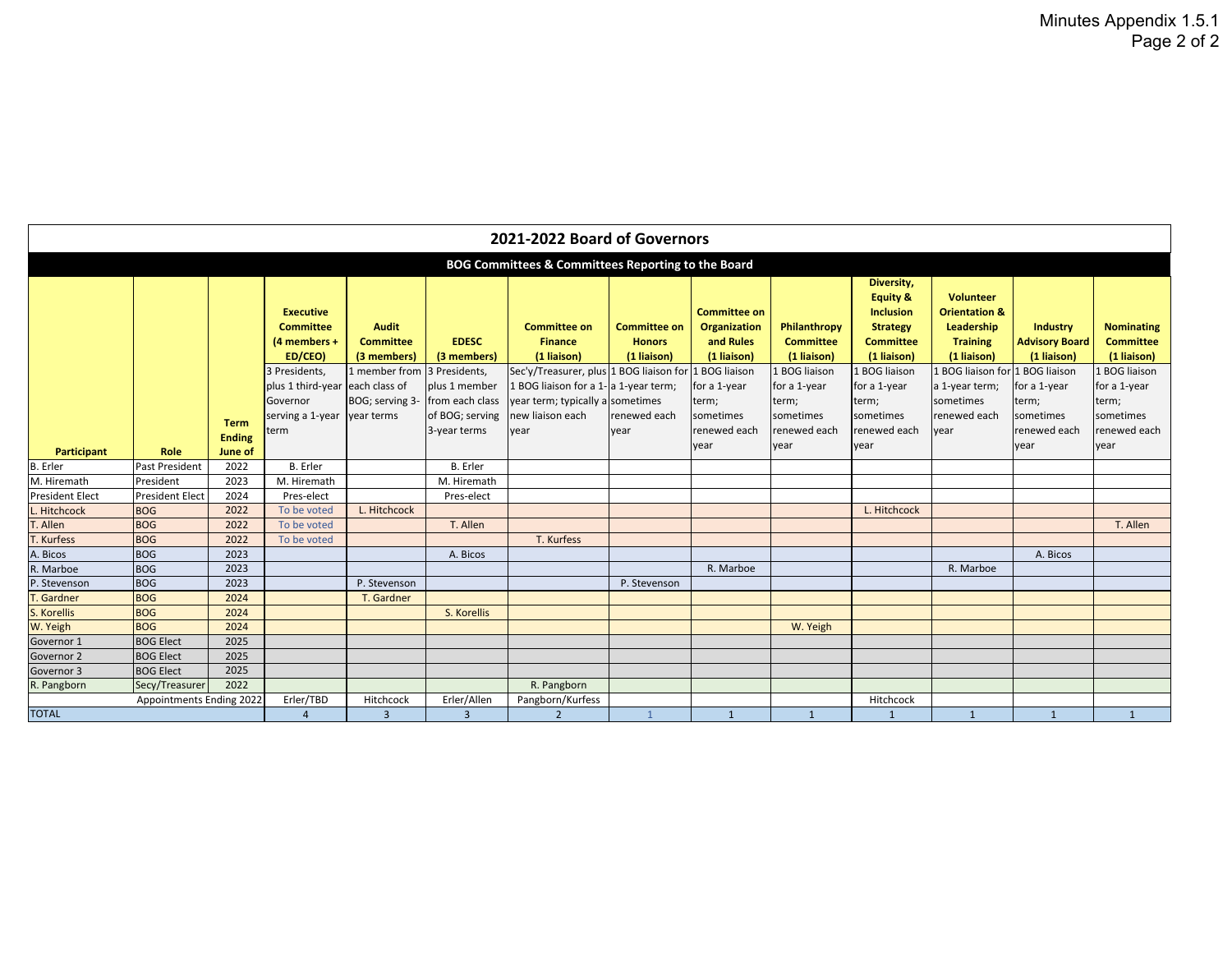## **ASME Board of Governors Agenda Item Cover Memo**

**Date Submitted:** May 27, 2021 **BOG Meeting Date:** June 15, 2021

**To:** Board of Governors (BOG) **From:** Committee on Finance (COF) **Presented by: Betty Bowersox Agenda Title:** 2021 – 2022 Membership Dues

#### **Agenda Item Executive Summary:**

COF has reviewed the 2021-2022 membership dues information with staff who have recommended not to increase dues. COF concurs that dues should not be adjusted until the economic effects of the Covid-19 pandemic and resulting new business models globally are more fully known and resolved.

COF voted to recommend that the Board of Governors not increase or decrease base membership dues for 2021-2022. The base membership dues would remain at \$158.00.

### **Proposed motion for BOG Action:**

COF recommends no increase or decrease in base membership dues for 2021- 2022.

**Attachments: None**

**MOTION:**

**To approve 2021-2022 membership dues of \$158.00.**